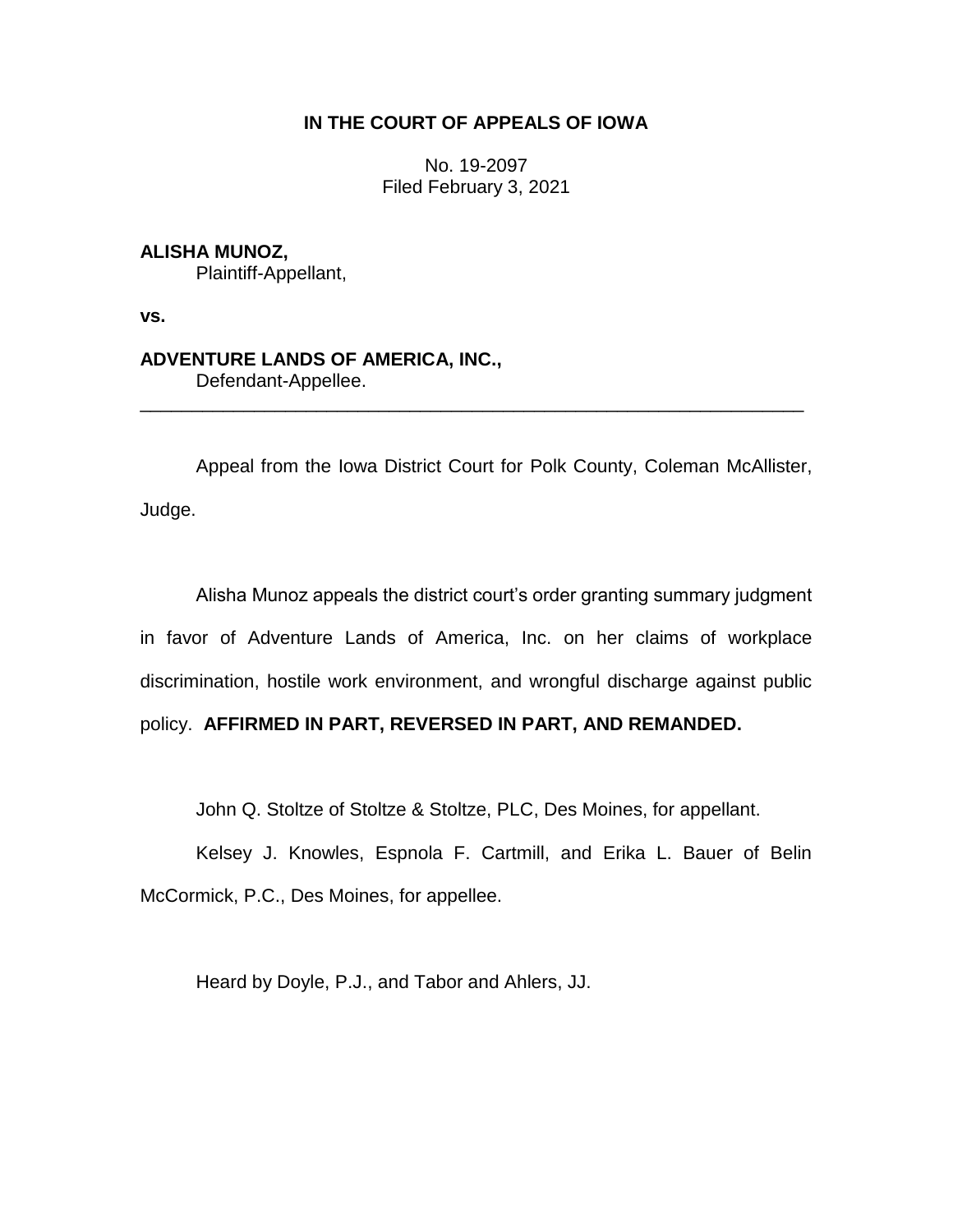### **AHLERS, Judge.**

Alisha Munoz brought an employment discrimination suit against her former employer, Adventure Lands of America, Inc. (Adventureland). Munoz pleaded four counts in her amended petition: (1) Adventureland engaged in sex discrimination in violation of the Iowa Civil Rights Act (ICRA); (2) Adventureland engaged in disability discrimination in violation of the ICRA; (3) Munoz was subjected to a hostile work environment; and (4) Munoz was wrongfully discharged in violation of public policy. The district court granted summary judgment to Adventureland on all four counts. On appeal, we agree with the district court that Munoz failed to provide evidence of an adverse employment action on her discrimination claims and she failed to articulate a valid public policy to support her wrongful-discharge claim. However, we find she generated a genuine issue of material fact on part of her hostile-work-environment claim, so summary judgment should not have been granted on that count in its entirety. Therefore, we affirm in part, reverse in part, and remand for further proceedings.

## **I. Background Facts and Proceedings**

Munoz began working as a seasonal employee for Adventureland in May 2017. Munoz worked at Adventureland's amusement park in Altoona, first in the rides department operating rides. Due to concerns Munoz could lose consciousness without warning, Adventureland quickly moved her to the foods department, where she typically served food and waited on customers. On September 3, Munoz verbally told her supervisor that she intended for the next day—Labor Day—to be her final day working for Adventureland. The supervisor told Munoz that day—September 3—would be her final day of work, but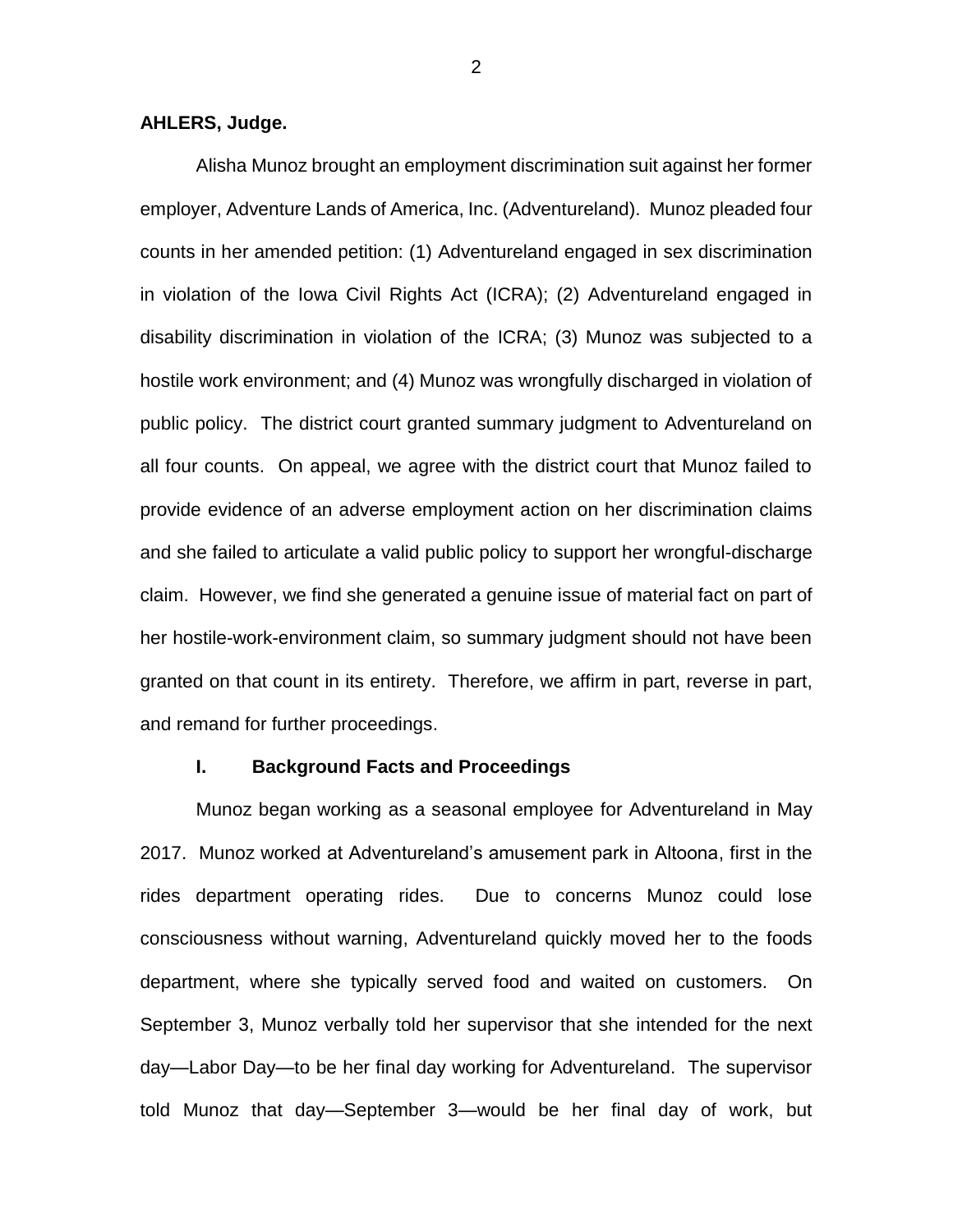Adventureland paid Munoz a season bonus as if she had worked through Labor Day. Munoz filed a complaint with the Iowa Civil Rights Commission and later obtained a right-to-sue letter. Munoz then filed a petition with the district court, which she later amended to claim disability discrimination, gender discrimination, workplace harassment, and wrongful discharge against public policy. Adventureland sought summary judgment. After a hearing, the district court granted summary judgment in favor of Adventureland on all counts. Munoz filed a motion to reconsider, which the court denied. Munoz appeals.

### **II. Standard of Review**

"We review a district court's grant of summary judgment for correction of errors at law." *Hedlund v. State*, 930 N.W.2d 707, 715 (Iowa 2019). "Summary judgment is appropriate only when the record shows no genuine issues of material fact and the moving party is entitled to judgment as a matter of law." *Id.* (citing Iowa R. Civ. P. 1.981(3)). "We view the summary judgment record in a light most favorable to the nonmoving party." *Id*. "[O]ur review is 'limited to whether a genuine issue of material fact exists and whether the district court correctly applied the law.'" *Id.* (citing *Pillsbury Co. v. Wells Dairy, Inc.*, 752 N.W.2d 430, 434 (Iowa 2008)).

#### **III. Analysis**

### **A. Sex and Disability Discrimination**

The ICRA makes it an "unfair or discriminatory practice" for an employer to discharge an employee due to any of several characteristics of the employee, including sex and disability. Iowa Code § 216.6(1)(a) (2017). An essential element of an employment-discrimination claim is the plaintiff must show he or she suffered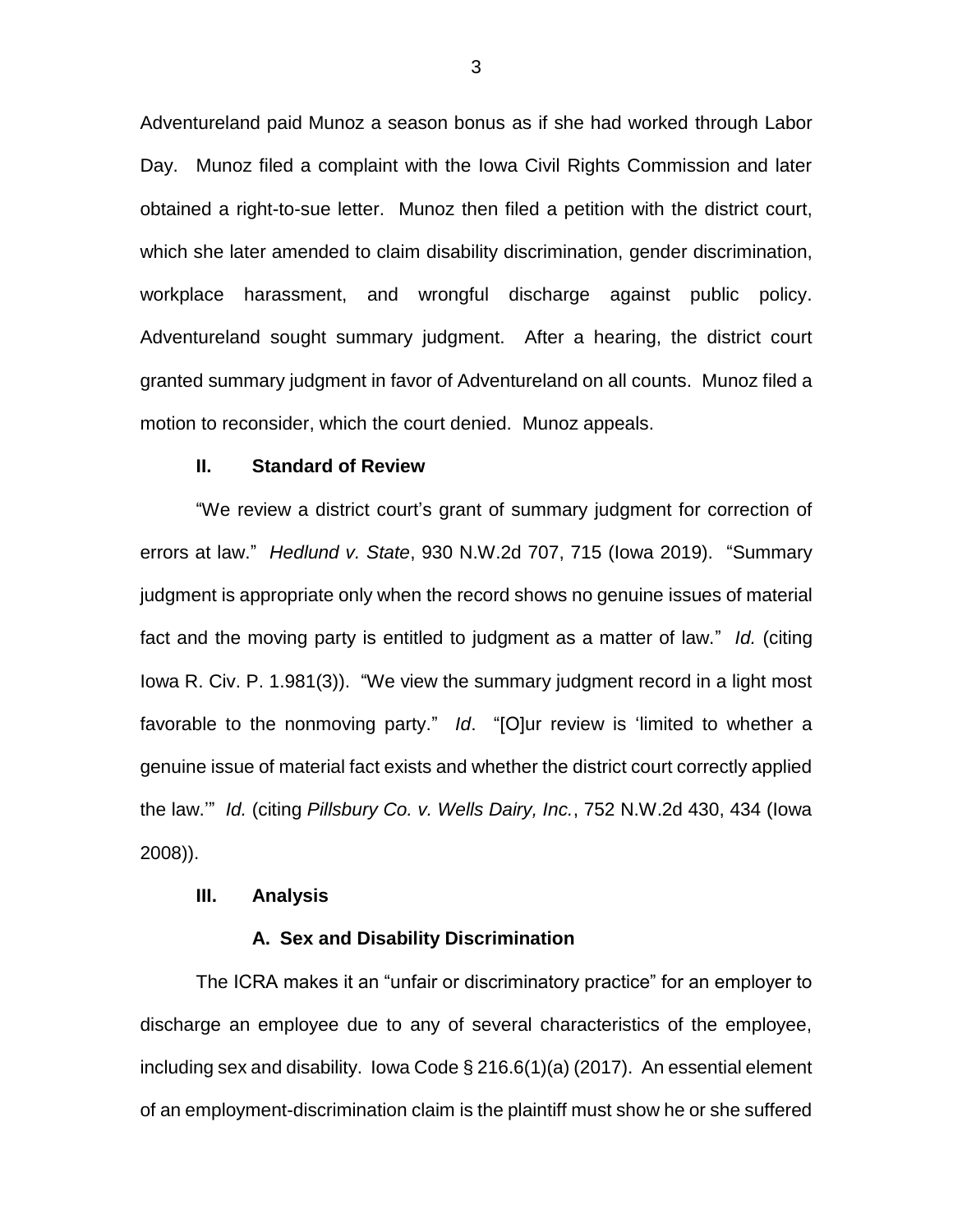"an adverse employment action." *Farmland Foods, Inc. v. Dubuque Hum. Rts.*

*Comm'n*, 672 N.W.2d 733, 741 (Iowa 2003).

On appeal, Munoz claims she suffered an adverse employment action when

Adventureland terminated her or constructively discharged her. As to termination,

there is no genuine issue of material fact that Munoz resigned rather than having

her employment terminated by Adventureland. Munoz testified to her final day

during her deposition:

Q. On September 3rd, 2017, you had a conversation with [the supervisor] where he told you that you could just go home that day; right? A. Correct.

Q. So, in other words, you gave Adventureland notice that your last day was going to be September 4th; and they accepted your resignation and said, no, your last day is going to be September 3rd; right? A. It wasn't—I wouldn't even say resignation because he told me I could go home and never come back again. The plan was to finish out Labor Day, do what I said, and [the supervisor] obviously terminated me prior to that date.

Q. He didn't let you finish your notice period; right? A. Correct.

Munoz disagreed with characterizing her separation of employment as a "resignation," and on appeal she complains she was not allowed to speak to another superior before the end of her employment. However, her testimony clearly shows she first gave Adventureland her resignation with an intent to work an additional day, and Adventureland then ended her employment immediately rather than allow her to work a notice period. The record contains no evidence Adventureland intended to end Munoz's employment before she conveyed her resignation. Under the facts before us, Munoz caused the severance of her employment, and Adventureland did not inflict an adverse employment action on her by refusing to allow her to continue working after she expressed her intention to resign. *See Bradshaw v. Cedar Rapids Airport Comm'n*, 903 N.W.2d 355, 362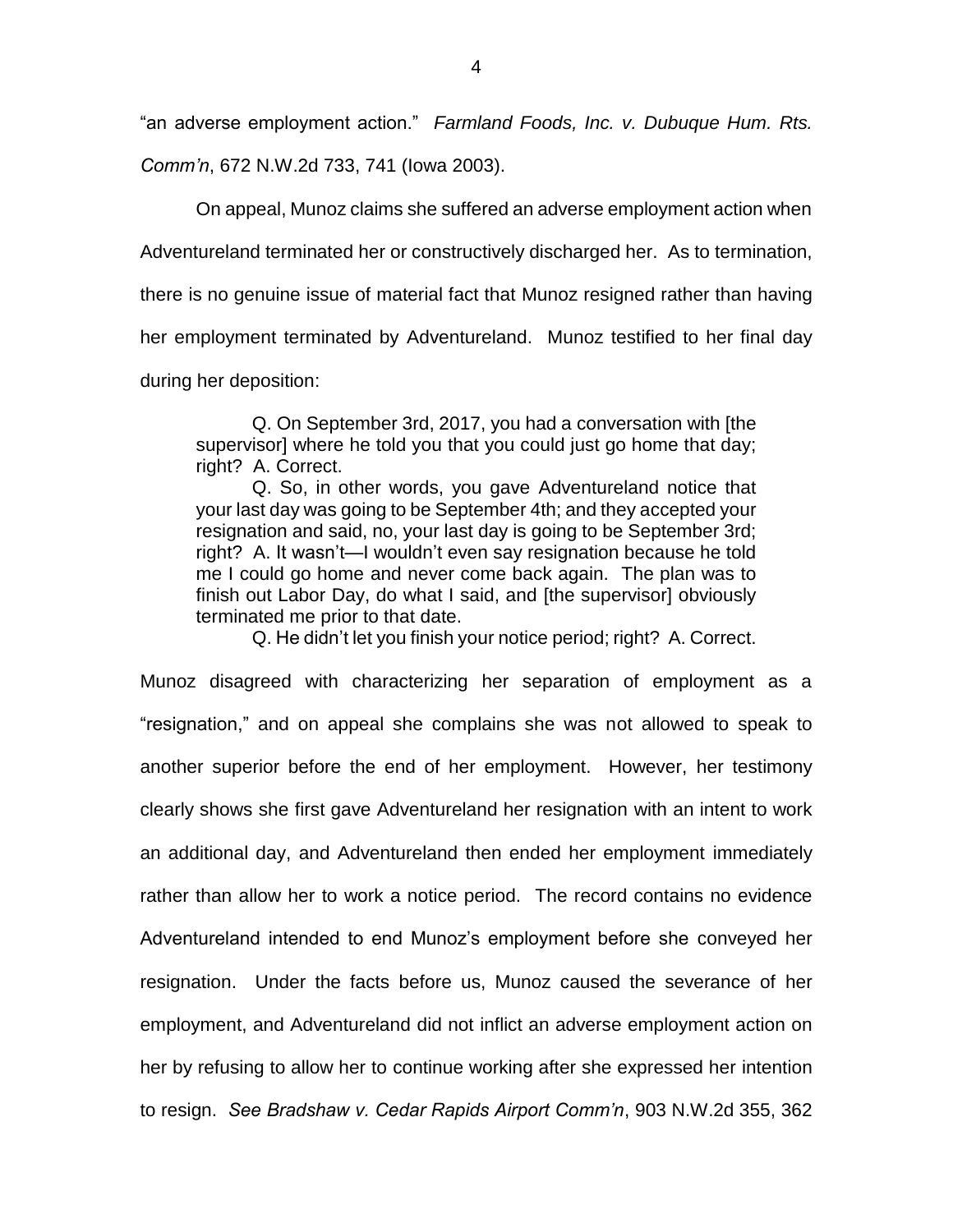(Iowa Ct. App. 2017) ("The fact the parties disagreed on the last day Bradshaw would be in the office and the last day of his employment . . . is immaterial to the question of who took action to sever the relationship."); *see also Curby v. Solutia, Inc.*, 351 F.3d 868, 872 (8th Cir. 2003) ("An employee cannot submit a resignation and then claim the employer's acceptance of the resignation is an adverse employment action.").

As to constructive discharge, a constructive discharge occurs "when the employer deliberately makes an employee's working conditions so intolerable that the employee is forced into an involuntary resignation." *Haskenhoff v. Homeland Energy Sols., LLC*, 897 N.W.2d 553, 591 (Iowa 2017) (quoting *Van Meter Indus. v. Mason City Hum. Rts. Comm'n*, 675 N.W.2d 503, 511 (Iowa 2004)). During the summary judgment hearing, Munoz's counsel acknowledged constructive discharge "was not preserved under the civil rights commission" and "[i]t was not put in our pleadings." Not surprisingly given this admission, the court's summary judgment order did not address constructive discharge. Munoz raised constructive discharge in her motion to reconsider, but she did not explain how constructive discharge was properly before the district court and the court did not address the issue in denying her motion. Therefore, she has not preserved constructive discharge as an issue on appeal. *See Meier v. Senecaut*, 641 N.W.2d 532, 537 (Iowa 2002) ("It is a fundamental doctrine of appellate review that issues must ordinarily be both raised and decided by the district court before we will decide them on appeal.").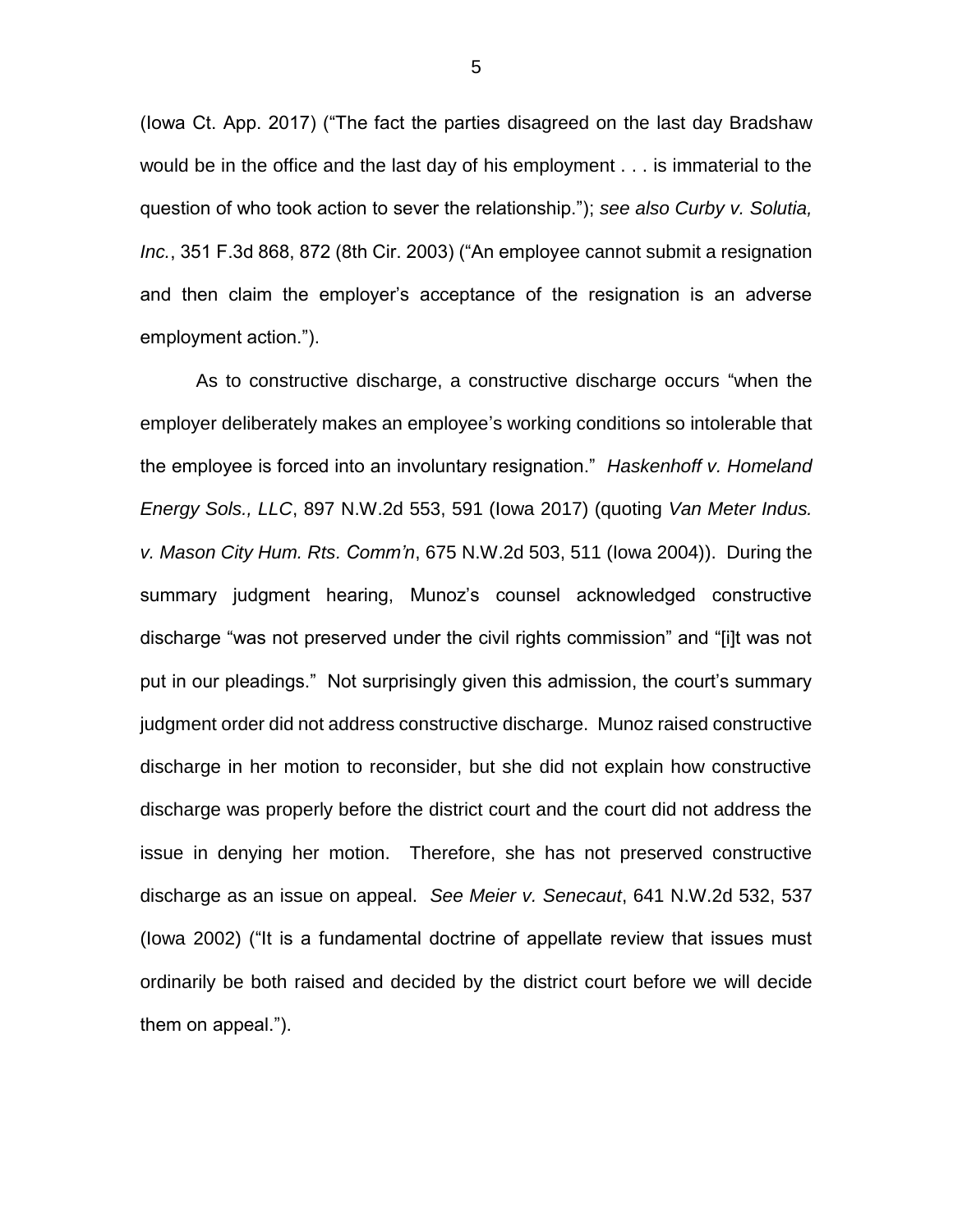## **B. Hostile Work Environment**

To prevail on a claim of a hostile work environment, "the employee must show '(1) he or she belongs to a protected group; (2) he or she was subjected to unwelcome harassment; (3) the harassment was based on a protected characteristic; and (4) the harassment affected a term, condition, or privilege of employment.'" *Simon Seeding & Sod, Inc. v. Dubuque Hum. Rts. Comm'n*, 895 N.W.2d 446, 468 (Iowa 2017) (quoting *Farmland Foods*, 672 N.W.2d at 744). The district court focused on the fourth element, which requires Munoz to prove "she 'subjectively perceived the conduct as abusive' and that 'a reasonable person would also find the conduct to be abusive or hostile.'" *Id.* at 469 (quoting *Farmland Foods*, 672 N.W.2d at 744).

The objective determination considers all of the circumstances, including: (1) the frequency of the conduct, (2) the severity of the conduct, (3) whether the conduct was physically threatening or humiliating or whether it was merely offensive, and (4) whether the conduct unreasonably interfered with the employee's job performance. These factors and circumstances must disclose that the conduct was severe enough to amount to an alteration of the terms or conditions of employment. Thus, hostile-work-environment claims by their nature involve ongoing and repeated conduct, not isolated events.

*Id.* (quoting *Farmland Foods*, 672 N.W.2d at 744).

To succeed on a claim of a hostile work environment, the employee must meet a high standard. *Jackman v. Fifth Jud. Dist. Dep't of Corr. Servs.*, 728 F.3d 800, 806 (8th Cir. 2013) (referring to the standard as "demanding" and noting the standard "does not prohibit all verbal or physical harassment and it is not a general civility code for the American workplace" (quoting *Wilkie v. Dep't of Health &*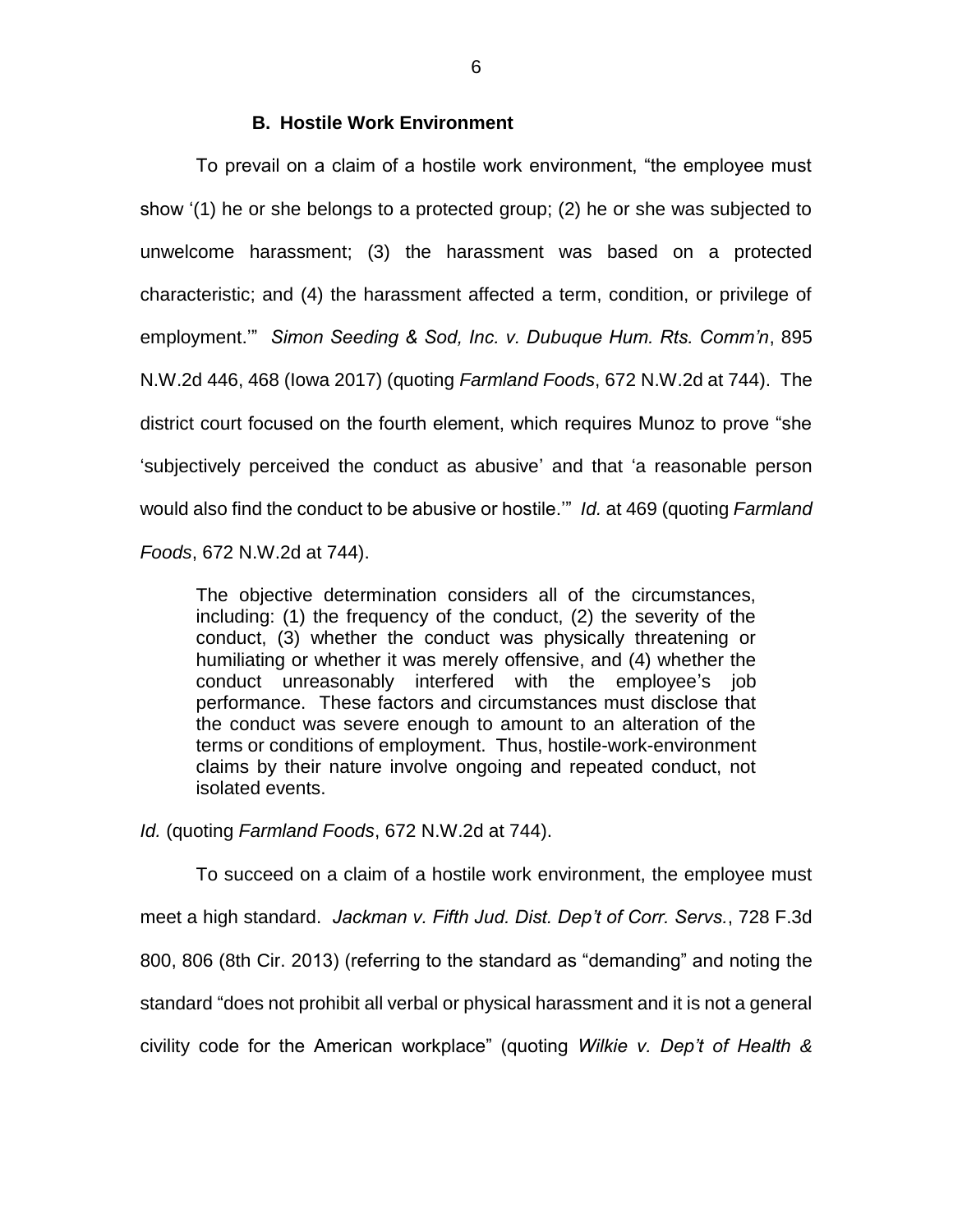Human Servs., 638 F.3d 944, 955 (8th Cir. 2011)).<sup>1</sup> To support a claim, the conduct must be extreme and not merely rude or unpleasant. *Stoddard v. BE & K, Inc.*, 993 F. Supp. 2d 991, 1002 (S.D. Iowa 2014); *see also Shaver v. Indep. Stave Co.*, 350 F.3d 716, 721 (8th Cir. 2003) ("Conduct that is merely rude, abrasive, unkind, or insensitive does not come within the scope of the law.").

The high threshold has resulted in denial of many cases involving offensive conduct. *See, e.g.*, *Ryan v. Cap. Contractors, Inc.*, 679 F.3d 772, 775–79 (8th Cir. 2012) (finding employee failed as a matter of law to demonstrate the elements necessary to establish a hostile work environment claim in spite of the fact plaintiff, who was "moderately mentally retarded" and spoke with a stutter, was frequently called "fucking dummy," "fucking retard," "stupid," "idiot," and "numb nuts," and was asked by a coworker if his mother dropped him on his head when he was little); *Shaver*, 350 F.3d at 721–23 (8th Cir. 2003) (upholding summary judgment in spite of the fact the employee, who had epilepsy, was routinely referred to as "platehead" for a period of about two years, several co-workers suggested he was stupid, and one coworker said he "pissed in his pants when the microwave was on").

We also recognize the relatively short period of time over which Munoz was employed, as a short period of time is a factor in determining whether a hostilework-environment claim is viable. *See, e.g.*, *Lopez v. S.B. Thomas, Inc.*, 831 F.2d 1184, 1189 (2d Cir. 1987) (finding no hostile work environment when the claimed

 $\overline{a}$ 

 $1$  We cite federal decisions interpreting the federal civil rights act because those decisions may be persuasive in construing the ICRA, although we are not bound by them. *Lynch v. City of Des Moines*, 454 N.W.2d 827, 833 n.5 (Iowa 1990).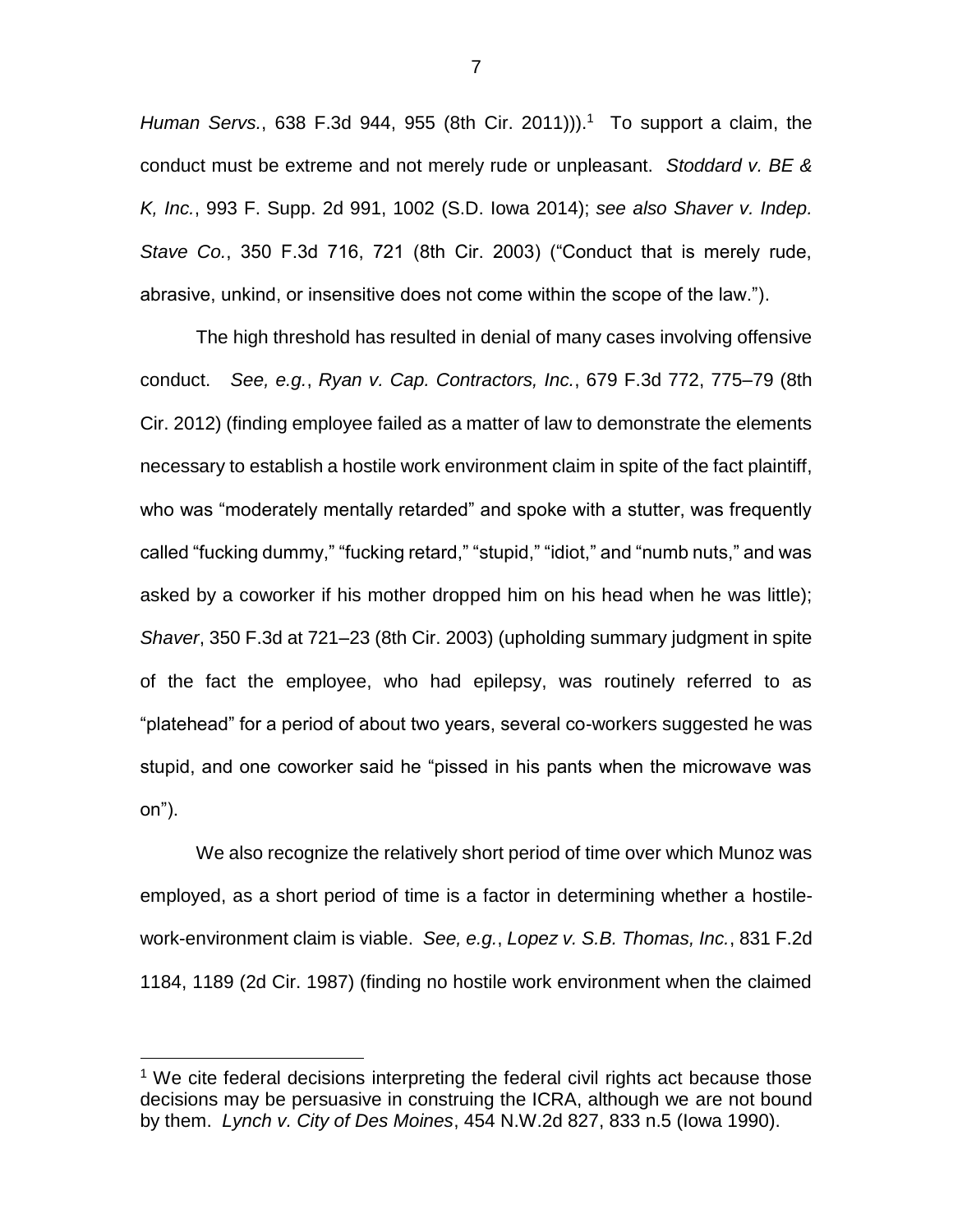incidents were few in number and occurred over a short period of time); *Benette v. Cinemark U.S.A., Inc.*, 295 F. Supp. 2d 243, 251 (W.D.N.Y. 2003) (noting that, though there is no threshold time period a plaintiff must surpass, three months was an insufficient period of time to support the claim given the nature of the conduct); *Malesevic v. Tecom Fleet Servs., Inc.*, 72 F. Supp. 2d 932, 939 n.1 (N.D. Ind. 1998) ("Also, the short period of time in which the alleged comments took place negates any suggestion that the harassment was pervasive enough to amount to a hostile work environment.").

While mindful of the high bar Munoz must clear and the relatively short period of time over which she was employed, we must also be mindful of the legal standards that apply at the summary judgment stage of the proceeding. In reviewing a district court's grant of summary judgment, we view the record in the light most favorable to the nonmoving party. *Hedlund v. State*, 930 N.W.2d 707, 715 (Iowa 2019). We also draw all legitimate inferences that can be deduced reasonably from the record in favor of the nonmoving party. *Id.* Hostile-workenvironment claims present "mixed question[s] of law and fact" that are "especially well-suited for jury determination." *See Schiano v. Quality Payroll Sys., Inc.*, 445 F.3d 597, 605 (2d Cir. 2006) (citation omitted). "Whether harassment was so severe or pervasive as to constitute a hostile work environment is generally a question of fact for the jury." *Robinson v. Perales*, 894 F.3d 818, 828 (7th Cir. 2018) (citation omitted); *see also Jordan v. City of Cleveland*, 464 F.3d 584, 597 (6th Cir. 2006) (leaving measure of severe or pervasive conduct to jury because it is "quintessentially a question of fact" (citation omitted)); *Lounds v. Lincare, Inc*., 812 F.3d 1208, 1222 (10th Cir. 2015) (recognizing "that 'the severity and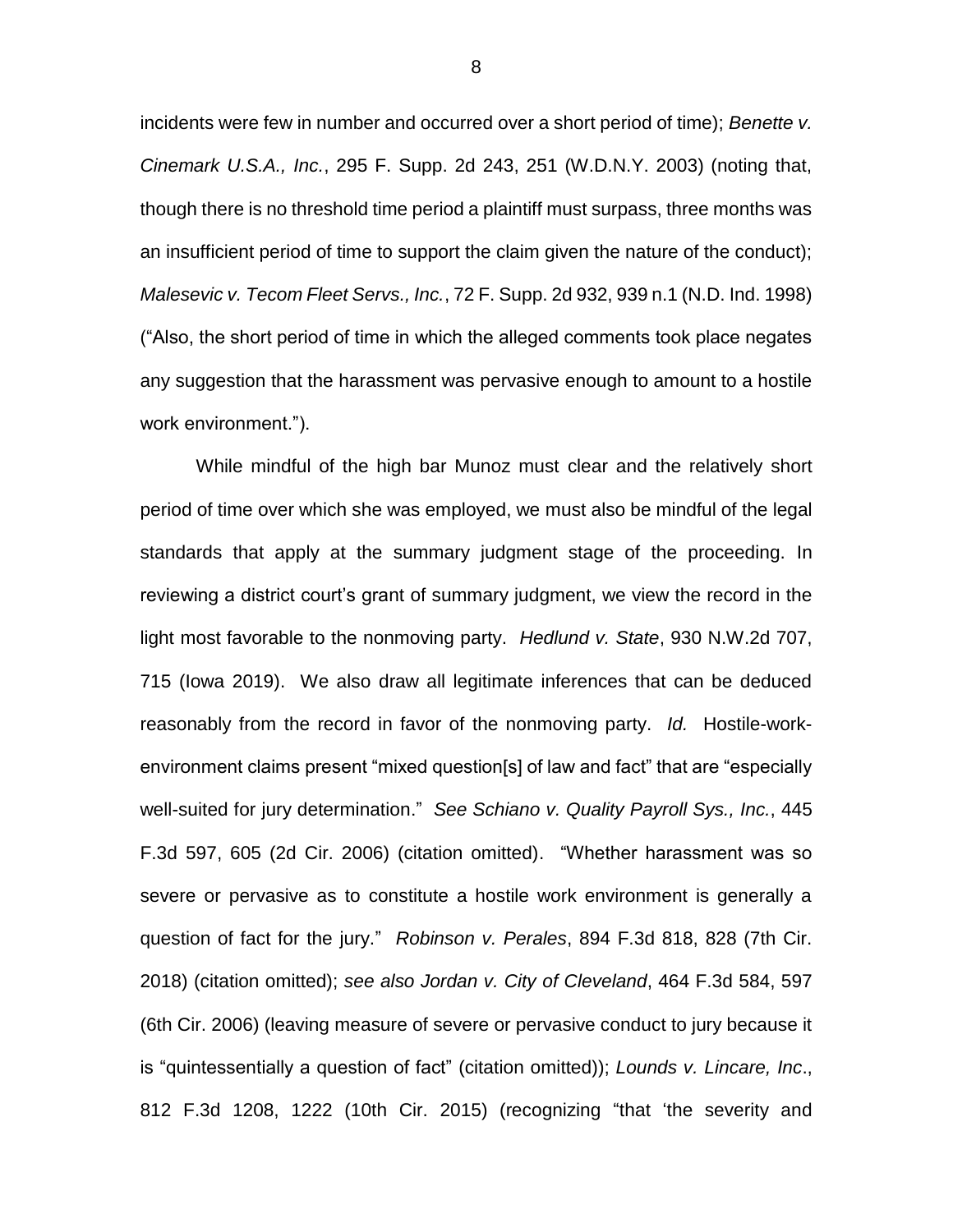pervasiveness evaluation is particularly unsuited for summary judgment' because it is inherently fact-found by nature" (quoting *O'Shea v. Yellow Tech. Servs., Inc.*, 185 F.3d 1093, 1098 (10th Cir. 1999))). Further, "the fact that the law requires harassment to be severe or pervasive before it can be actionable does not mean that employers are free from liability in all but the most egregious of cases." *Schiano*, 445 F.3d at 606 (citation omitted).

Applying the legal standards for review of a summary judgment ruling, we find Munoz has generated a factual dispute that precludes summary judgment on her hostile-work-environment claim based on disability. Viewing the record in the light most favorable to Munoz, we note Munoz alleged daily bullying and harassment from her supervisors at Adventureland. For example, she testified one supervisor had a "big problem" with her medical conditions and once asked her: "why the hell [are you] even working with restrictions like that?" She recalled another supervisor telling her she "need[ed] to work less hours because [she was] being a bitch." In another exchange, a third supervisor noticed bruising on Munoz's face, which Munoz attributed to passing out and falling as a result of her medical condition. The supervisor asked if her husband had beat her. When Munoz replied that he had not, the supervisor said, "Because that's what Hispanics do. They beat their bitches." Munoz also testified the third supervisor called her "a gangbanger looking to get something," and accused her of faking her illness and "being on so many drugs that [she] couldn't even pass a drug test." Beyond those comments, the three supervisors made fun of her "almost daily" because of the frequency of her bathroom use, according to Munoz's deposition testimony. Those three supervisors also told her "on a regular basis" that it would be easy to get her fired.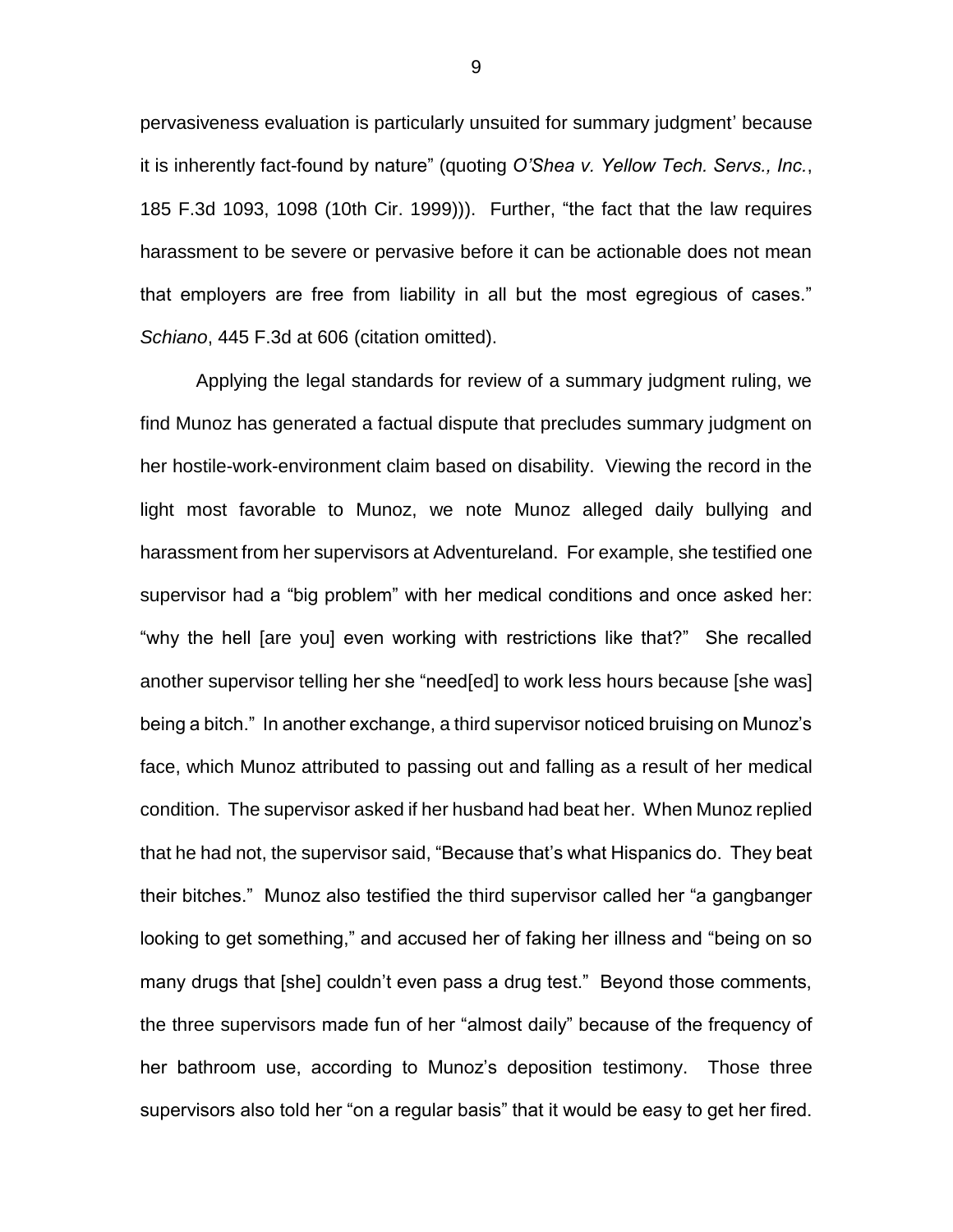In that same vein, the third supervisor called her "worthless" on "multiple different occasions" and advised she should "give up on ever being promoted." When she reported some of these incidents to the director of her department, she received little satisfaction. In fact, the director participated in the belittling by calling Munoz "Alisha the Bruised" in a group email. These facts—considered in the light most favorable to Munoz—contributed to the creation of a jury question whether she was subjected to a hostile work environment.

Nor is Adventureland entitled to summary judgment because Munoz was a seasonal worker. As previously noted, the relatively short period Munoz was employed is a factor to consider as to whether there was a hostile work environment, but it does not preclude her claim. Our supreme court has found sufficient evidence to support a finding of a hostile work environment when harassing remarks were made "two to three times a week over the two-month period" the employee worked at the employer's place of business. *See Simon Seeding*, 895 N.W.2d at 470. Munoz's testimony that she endured "almost daily" derogatory comments about her medical condition or its symptoms contributes to the creation of a jury question on her hostile-work-environment claim.

Adding to the creation of a jury question is the fact that the alleged harassers were not simply co-workers, but supervisors with direct authority over Munoz. Harassing behavior of a manager carries more potency than that of a co-equal. *See Robinson v. Perales*, 894 F.3d 818, 828 (7th Cir. 2018). Further, under the ICRA, Munoz may proceed against Adventureland "on either a direct negligence or vicarious liability theory for supervisor harassment" in her claim alleging a hostile work environment. *See Haskenhoff*, 897 N.W.2d at 575. Plus, we consider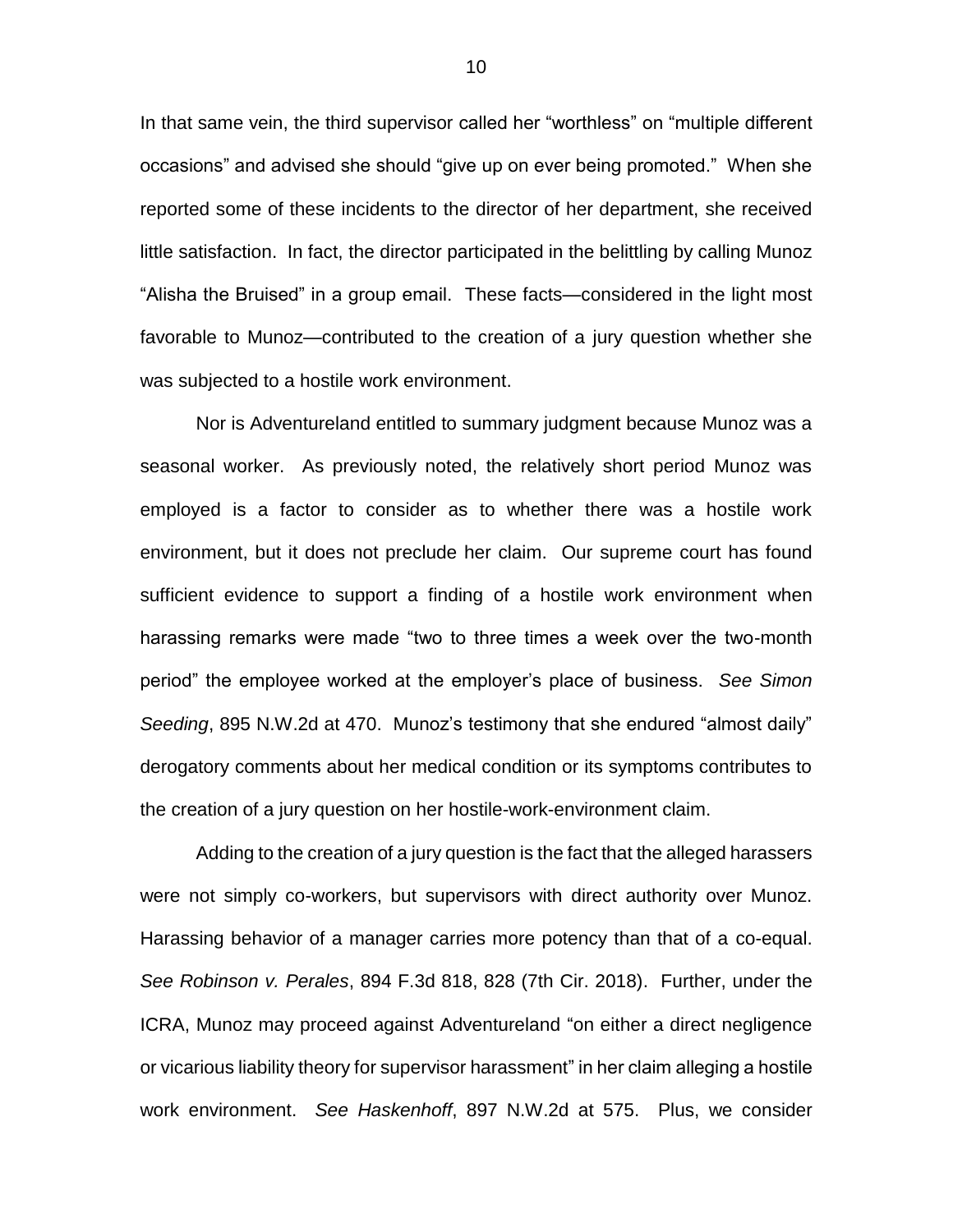Munoz's testimony that the Adventureland managers bullied other employees who had "medical notes," saying, "why the hell are you even working?" Such claimed pattern of conduct adds to the jury question whether Munoz was subjected to overall hostility in the workplace. *See Leibovitz v. N.Y.C. Transit Auth.*, 252 F.3d 179, 190 (2d Cir. 2001) ("[E]vidence of harassment directed at other co-workers can be relevant to an employee's own claim of hostile work environment discrimination.").

Finally, we note a jury question is generated on whether the harassment affected a term, condition, or privilege of Munoz's employment. Munoz testified she was diagnosed with post-traumatic stress disorder and suffered "horrible anxiety" since working at Adventureland. Even without the claimed diagnosis, Munoz generated a fact question on the effect of the alleged hostility on her quality of work. "A discriminatorily abusive work environment, even one that does not seriously affect employees' psychological well-being, can and often will detract from employees' job performance, discourage employees from remaining on the job, or keep them from advancing in their careers." *Harris v. Forklift Sys., Inc*., 510 U.S. 17, 22 (1993). In line with that description, Munoz testified that she submitted her resignation because she did not want to endure continued harassment for her medical conditions. Viewing the evidence in the light most favorable to Munoz as the nonmoving party, a jury question exists whether the offensive comments and humiliating treatment alleged by Munoz unreasonably interfered with her job performance.

For the foregoing reasons, we find Munoz has generated a fact question that precludes summary judgment on her hostile-work-environment claim based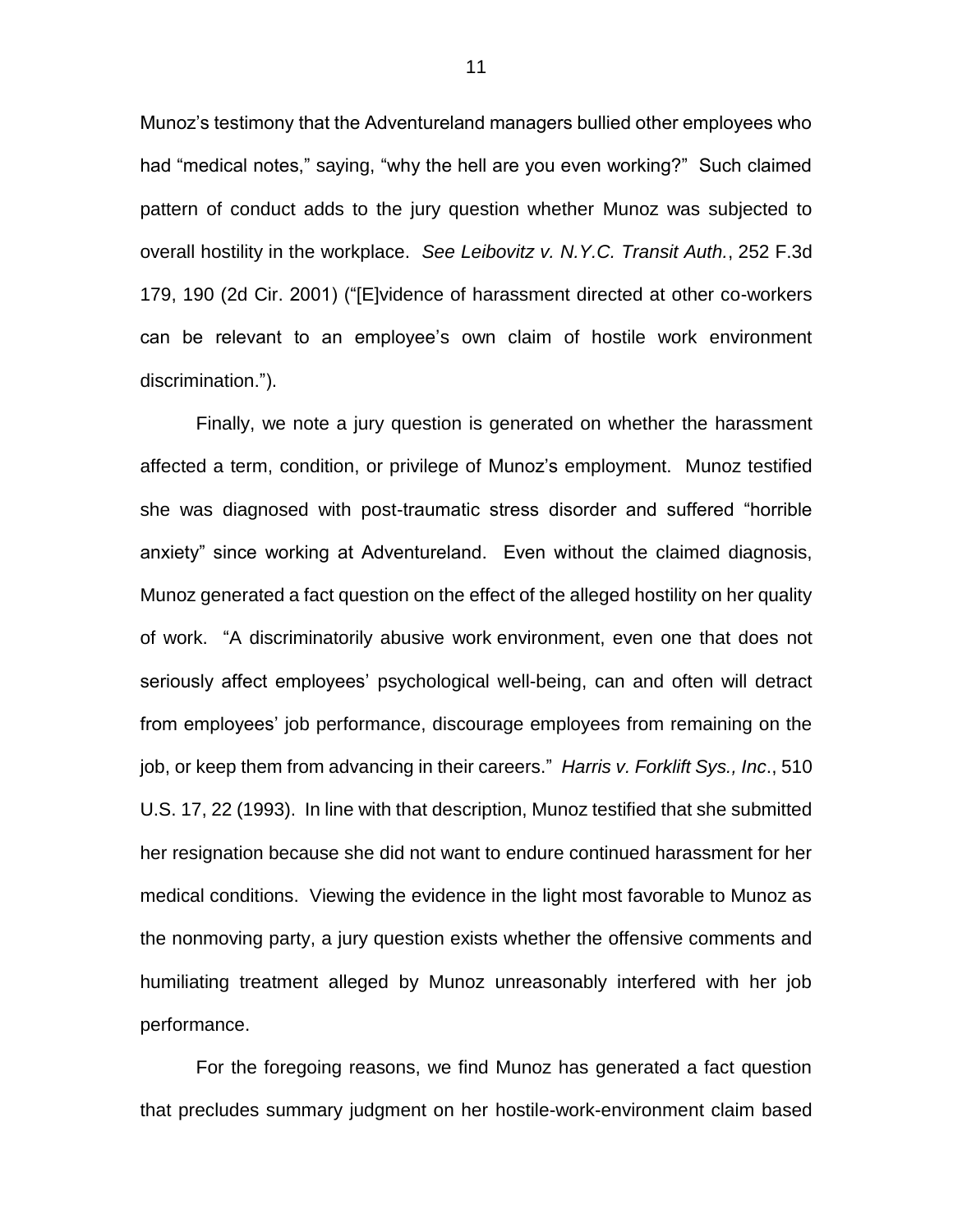on disability discrimination. Therefore, we reverse the district court on that claim and remand for further proceedings.

Before leaving the topic of Munoz's hostile-work-environment claim, we need to address the scope of the remand by addressing Munoz's complaint that the district court only considered her claim based on disability but neglected to consider her claim based on gender. We reject this contention.

The count in Munoz's amended petition asserting a claim for hostile work environment mentions nothing about gender. Of course, Iowa permits "notice pleading," which abolishes technical forms of pleadings and requires only a "simple, concise, and direct" statement of the claim. *See* Iowa R. Civ. P. 1.402(2)(a). However, "'notice pleading' requires, at a minimum, 'fair notice' of the claim asserted so the other party can make an adequate response." *Schmidt v. Wilkinson*, 340 N.W.2d 282, 283 (Iowa 1983) (quoting *Gosha v. Woller*, 288 N.W.2d 329, 331 (Iowa 1980)). Submitting a pleading that references disability, but does not mention gender, did not provide "fair notice" to Adventureland or the district court. Furthermore, when asked about her harassment claim during her deposition, Munoz acknowledged that her claim was based only on the conduct directed toward her surrounding her doctors' notes and restrictions. Finally, when resisting Adventureland's motion for summary judgment on this count, Munoz expressly stated her position that she was subjected to the complained-of treatment "due to her disabilities." Based on these circumstances, we find Munoz failed to properly plead and has therefore waived any claim based on genderbased hostile work environment. She is not permitted to create such a claim in a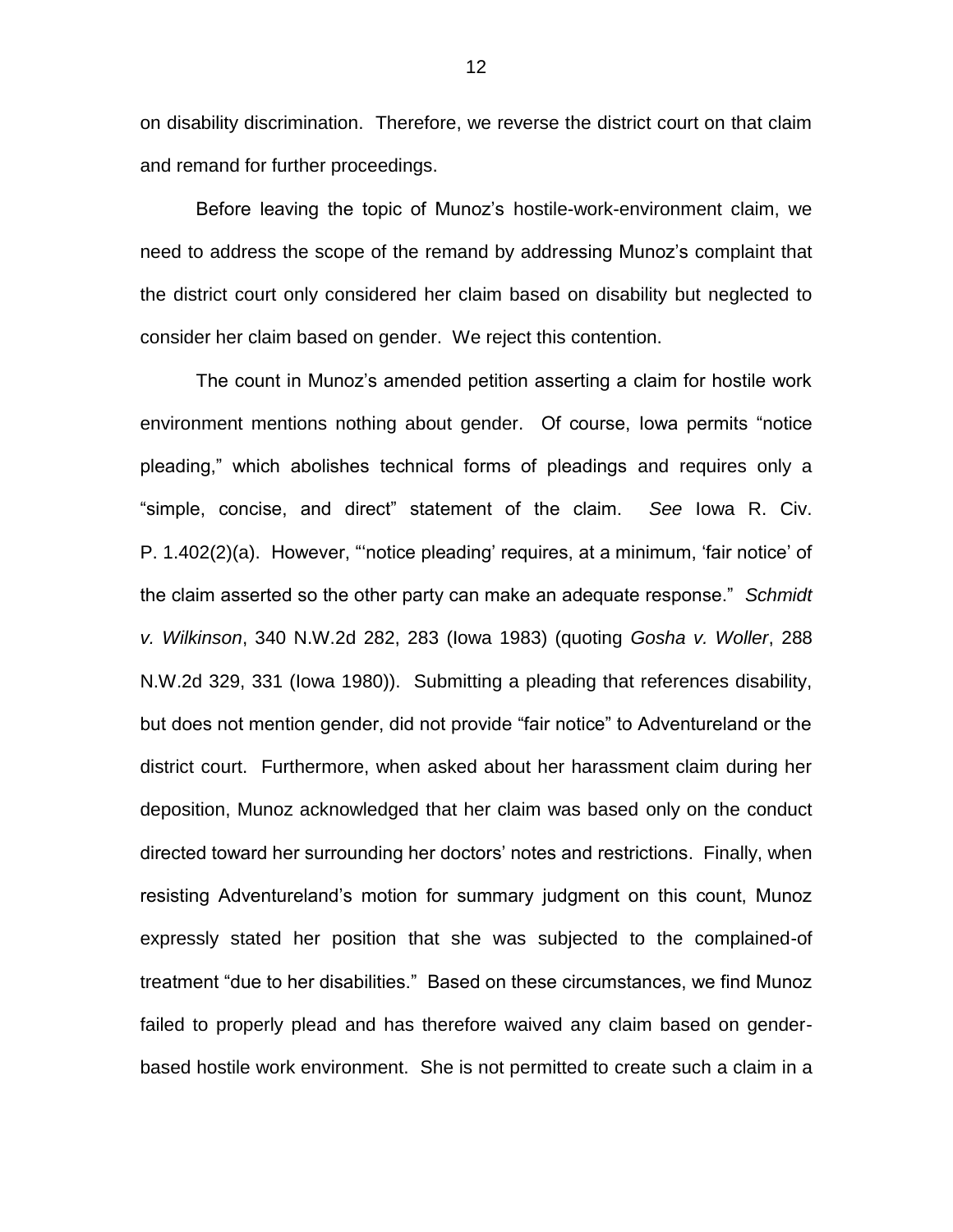motion to reconsider after her pled claim (i.e., disability-based hostile work environment) was dismissed via summary judgment.

### **C. Wrongful Discharge in Violation of Public Policy**

In order to prevail on a claim of wrongful discharge in violation of public policy, Munoz must prove:

(1) existence of a clearly defined public policy that protects employee activity; (2) the public policy would be jeopardized by the discharge from employment; (3) the employee engaged in the protected activity, and this conduct was the reason for the employee's discharge; and (4) there was no overriding business justification for the termination.

*Jasper v. H. Nizam, Inc.*, 764 N.W.2d 751, 761 (Iowa 2009). Even if we assume Munoz was terminated, she has not pointed to a "clearly defined public policy" to support her wrongful-discharge claim. To the extent she points to ICRA as a source of public policy, ICRA offers a cause of action for employees to enforce violations of the act. *See* Iowa Code §§ 2162.15–.17. "[W]hen a civil cause of action is provided by the legislature in the same statute that creates the public policy to be enforced, the civil cause of action is the exclusive remedy for violation of that statute." *Ferguson v. Exide Techs., Inc.*, 936 N.W.2d 429, 435 (Iowa 2019). Therefore, Munoz cannot rely on ICRA to provide public policy to support her wrongful-discharge claim, and her wrongful-discharge claim must fail.

# **IV. Conclusion**

We find no genuine issue of material fact and the district court properly found Adventureland was entitled to judgment as a matter of law on Munoz's claims of sex discrimination, disability discrimination, and wrongful discharge in violation of public policy. Therefore, we affirm those rulings. Further, Munoz is not